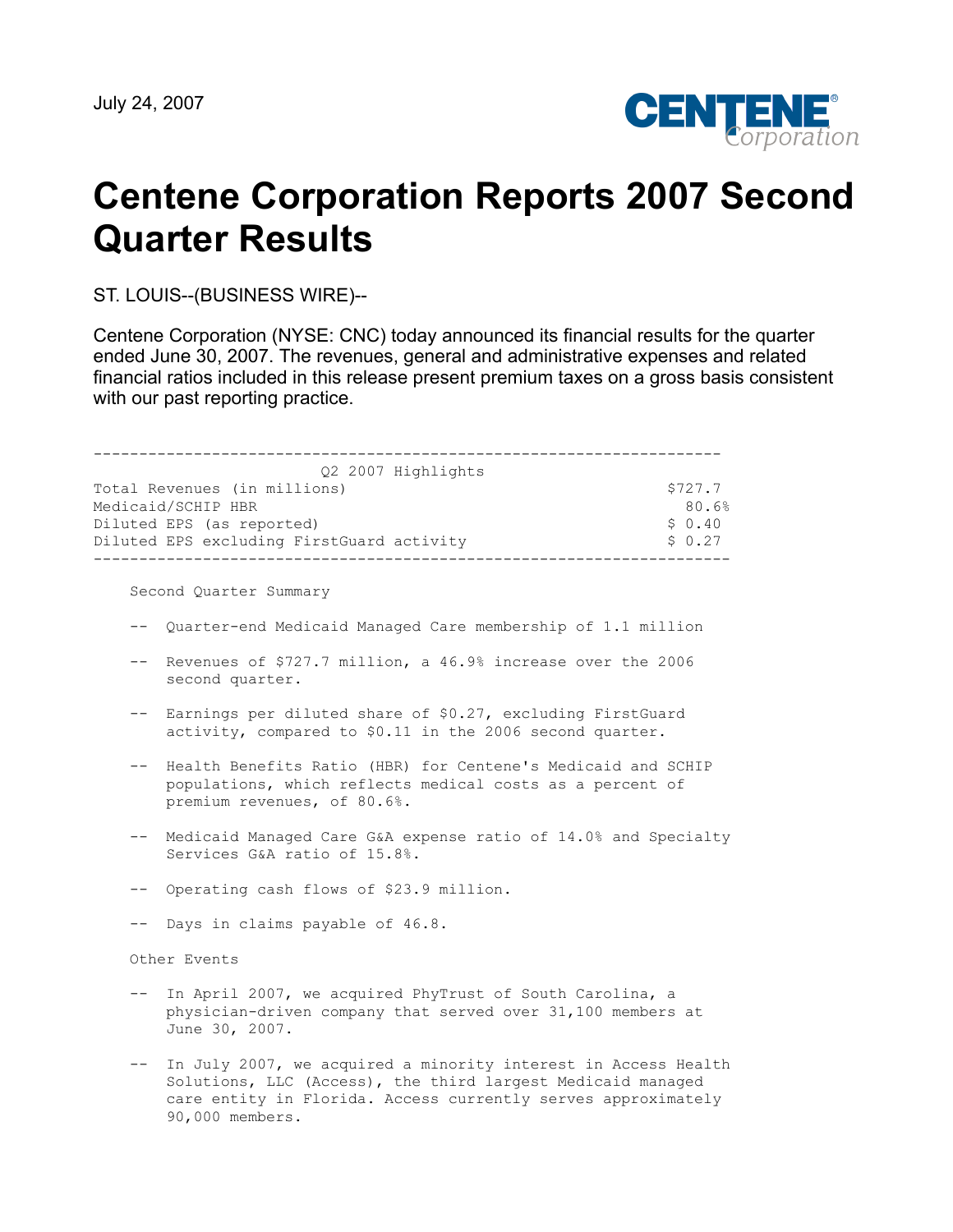Michael F. Neidorff, Centene's Chairman and Chief Executive Officer, stated, "During the second quarter, overall results for revenue, membership growth and earnings were consistent with our expectations, and our Medicaid and SCHIP HBR improved by 170 basis points sequentially.

"In Texas, we continue to see growing membership in both SCHIP and SSI, with the Texas STAR Plus overall membership consistent with our expectations. To date, we have 31,400 Star Plus members under management. Recently, the state of Texas indicated its intent to delay the implementation of the Foster Care contract award, which we won in March. We now expect operations to commence in 2008. The state is currently working on its readiness review and we are supporting them in this process. We remain confident that our technology platform will enable us to provide the state more effective tracking of these members and offer a more consistent quality of healthcare for the recipients.

"In Georgia, membership was 281,400, within our guided range. While cost and utilization trends in the state are high, we began to see those trends moderate later in the quarter. We expect trends to continue to moderate as our medical management initiatives take hold and have implemented margin protection initiatives effective August 1 with the state.

"We will continue to focus our efforts on opportunities to effectively manage our costs as we build the business. There remain numerous avenues to grow on a sustainable basis in Medicaid managed care." concluded Neidorff.

The following table depicts membership in Centene's managed care organizations by state at June 30, 2007 and 2006:

|                     | 2007      | 2006      |
|---------------------|-----------|-----------|
| Georgia             | 281,400   | 216,000   |
| Indiana             | 161,700   | 193,000   |
| New Jersey          | 59,100    | 59,000    |
| Ohio                | 128,200   | 73,100    |
| South Carolina      | 31,100    | --        |
| Texas               | 333,900   | 235,800   |
| Wisconsin           | 136,100   | 174,600   |
| Subtotal            | 1,131,500 | 951,500   |
| Kansas and Missouri |           | 150,000   |
| Total               | 1,131,500 | 1,101,500 |
|                     |           |           |

The following table depicts membership in Centene's managed care organizations by member category at June 30, 2007 and 2006:

|                                            | 2007                             | 2006                            |
|--------------------------------------------|----------------------------------|---------------------------------|
| Medicaid<br>SCHIP<br>SSI                   | 846,900<br>216,500<br>68, 100(a) | 755,400<br>179,700<br>16,400(b) |
| Subtotal                                   | 1,131,500                        | 951,500                         |
| Kansas and Missouri Medicaid/SCHIP members |                                  | 150,000                         |
| Total                                      | 1,131,500                        | 1,101,500                       |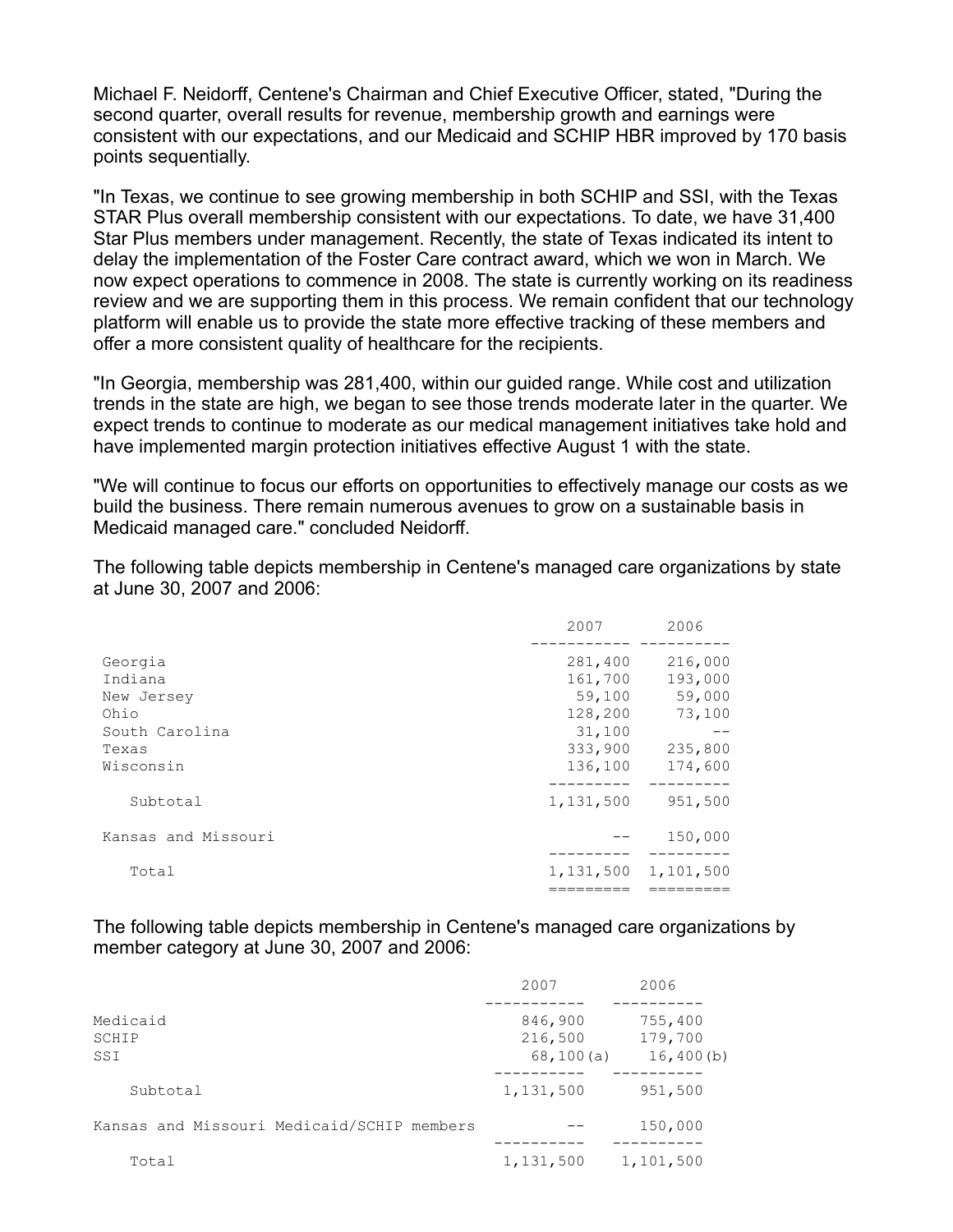(a) 64,000 at-risk; 4,100 ASO (b) 8,900 at-risk; 7,500 ASO

#### ----------------------------------------------------------------------

Statement of Operations

- -- For the 2007 second quarter, revenues increased 46.9% to \$727.7 million from \$495.3 million in the 2006 second quarter.
- -- The HBR for Centene's Medicaid and SCHIP populations, which reflects medical costs as a percent of premium revenues, was 80.6%, a decrease of 3.4% over 2006. The HBR for the three months ended June 30, 2006, includes approximately 2.2% (\$9.7 million) for adverse medical cost development in estimated medical claims liabilities from the first quarter of 2006. The decrease in the current year is primarily attributable to the adverse development in the prior year and increased premium taxes. Sequentially, our Medicaid and SCHIP HBR decreased from 82.3% in the 2007 first quarter to 80.6% because of decreases in our Indiana, Texas, and Wisconsin markets, primarily related to inpatient and pharmacy cost trends. The 2007 second quarter reflects expected claims reserve development and is based on consistent reserving methodology.
- -- G&A expense as a percent of revenues for the Medicaid Managed Care segment was 14.0% in the second quarter of 2007 compared to 12.3% in the second quarter of 2006. The increase in the Medicaid Managed Care G&A expense ratio for the three months ended June 30, 2007 primarily reflects increased premium taxes. Premium taxes were \$19.9 million in the 2007 second quarter and \$6.9 million in the 2006 second quarter. This increase was offset by the leveraging of our expenses over higher revenues, especially in our Georgia health plan. The second quarter of 2006 included two months of Georgia implementation costs for which there was no associated revenue.
- -- Operating earnings were \$16.9 million, including a \$3.3 million gain on the sale of FirstGuard Missouri and \$3.4 million of net expense for other FirstGuard activity. Excluding the gain and other FirstGuard activity, operating earnings were \$17.0 million compared to \$6.3 million in the 2006 second quarter.
- -- The second quarter results included a tax benefit from the stock abandonment of our Missouri health plan, a gain from the sale of our Missouri health plan, a contribution to our charitable foundation from the sale proceeds and additional FirstGuard activity. The net effect of these activities was \$0.13 accretive to earnings per diluted share.
- -- Earnings per diluted share of \$0.40. Earnings per diluted share of \$0.27, excluding the FirstGuard activity, compared to \$0.11 in the 2006 second quarter.
- -- For the six months ended June 30, 2007, revenues increased 47.2% to \$1.4 billion from \$950.4 million for the same period in the prior year. Medicaid Managed Care G&A expenses as a percent of revenues increased to 13.5% in the first six months of 2007 compared to 12.1% in the first six months of 2006.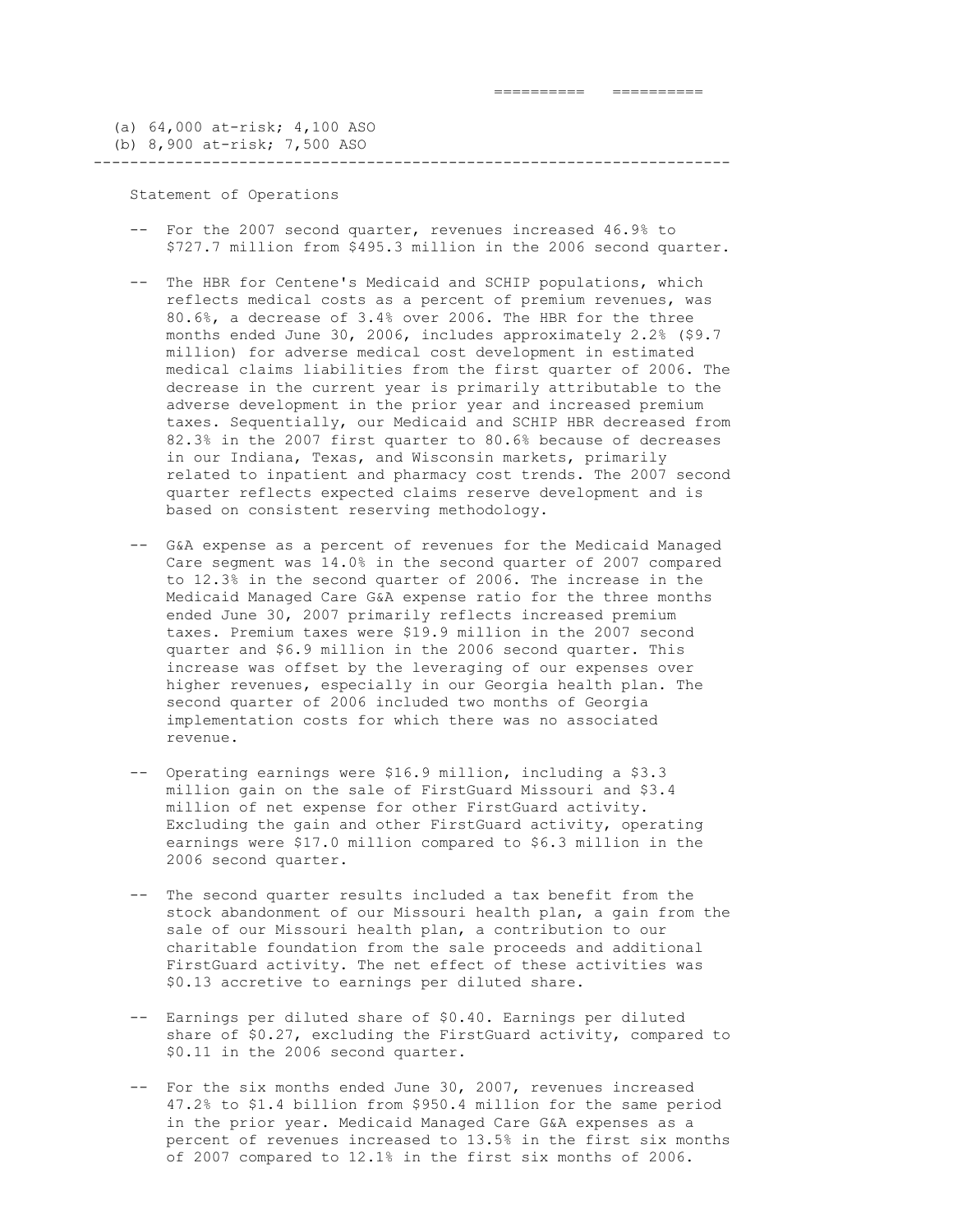Earnings from operations, excluding the FirstGuard activity, increased to \$32.8 million in the first six months of 2007 from \$18.9 million in the first six months of 2006. Net earnings, excluding the FirstGuard activity, were \$23.6 million or \$0.53 per diluted share in the first six months of 2007.

Balance Sheet and Cash Flow

At June 30, 2007, the Company had cash and investments of \$593.7 million, including \$527.9 million held by its regulated entities and \$65.8 million held by its unregulated entities. Medical claims liabilities totaled \$295.3 million, representing 46.8 days in claims payable. Total debt was \$201.1 million and debt to capitalization was 34.0%.

A reconciliation of the Company's change in days in claims payable from the immediately preceding quarter-end is presented below:

| Days in claims payable, March 31, 2007<br>Remaining FirstGuard reserves | 46.4<br>0.4 |
|-------------------------------------------------------------------------|-------------|
| Days in claims payable, June 30, 2007                                   | 46.8        |
|                                                                         |             |

## **Outlook**

The table below depicts the Company's guidance for the 2007 third quarter and full year.

|                                                                                         |  | 03 2007 (1) 2007 (1)                                            |  |  |
|-----------------------------------------------------------------------------------------|--|-----------------------------------------------------------------|--|--|
|                                                                                         |  | Low High Low High                                               |  |  |
| Revenue (in millions)<br>Earnings per diluted share<br>(1) Excludes FirstGuard Activity |  | $$740$ \$ 750 \$2,900 \$2,940<br>$$0.35$ \$0.38 \$ 1.36 \$ 1.45 |  |  |
|                                                                                         |  |                                                                 |  |  |

Eric R. Slusser, Centene's Chief Financial Officer, stated, "The 2007 third quarter and full year guidance reflects continued in-range HBR performance, reasonable rate increases, continued SSI earnings growth and rigorous G&A focus. The tightened ranges for 2007 revenue and earnings per share reflect the delay of the Texas Foster Care Program from the 2007 fourth quarter to 2008."

## Conference Call

As previously announced, the Company will host a conference call Tuesday, July 24, 2007, at 8:30 A.M. (Eastern Time) to review the financial results for the second quarter ended June 30, 2007, and to discuss its business outlook. Michael F. Neidorff, Eric R. Slusser and J. Per Brodin will host the conference call. Investors are invited to participate in the conference call by dialing 800-273-1254 in the U.S. and Canada, 706-679-8592 from abroad, or via a live internet broadcast on the Company's website at [www.centene.com,](http://www.centene.com/) under the Investor Relations section. A replay will be available for on-demand listening shortly after the completion of the call until 11:59 P.M. (Eastern Time) on August 7, 2007 at the aforementioned URL, or by dialing 800-642-1687 in the U.S. and Canada, or 706-645-9291 from abroad, and entering access code 1100685.

Non-GAAP Financial Presentation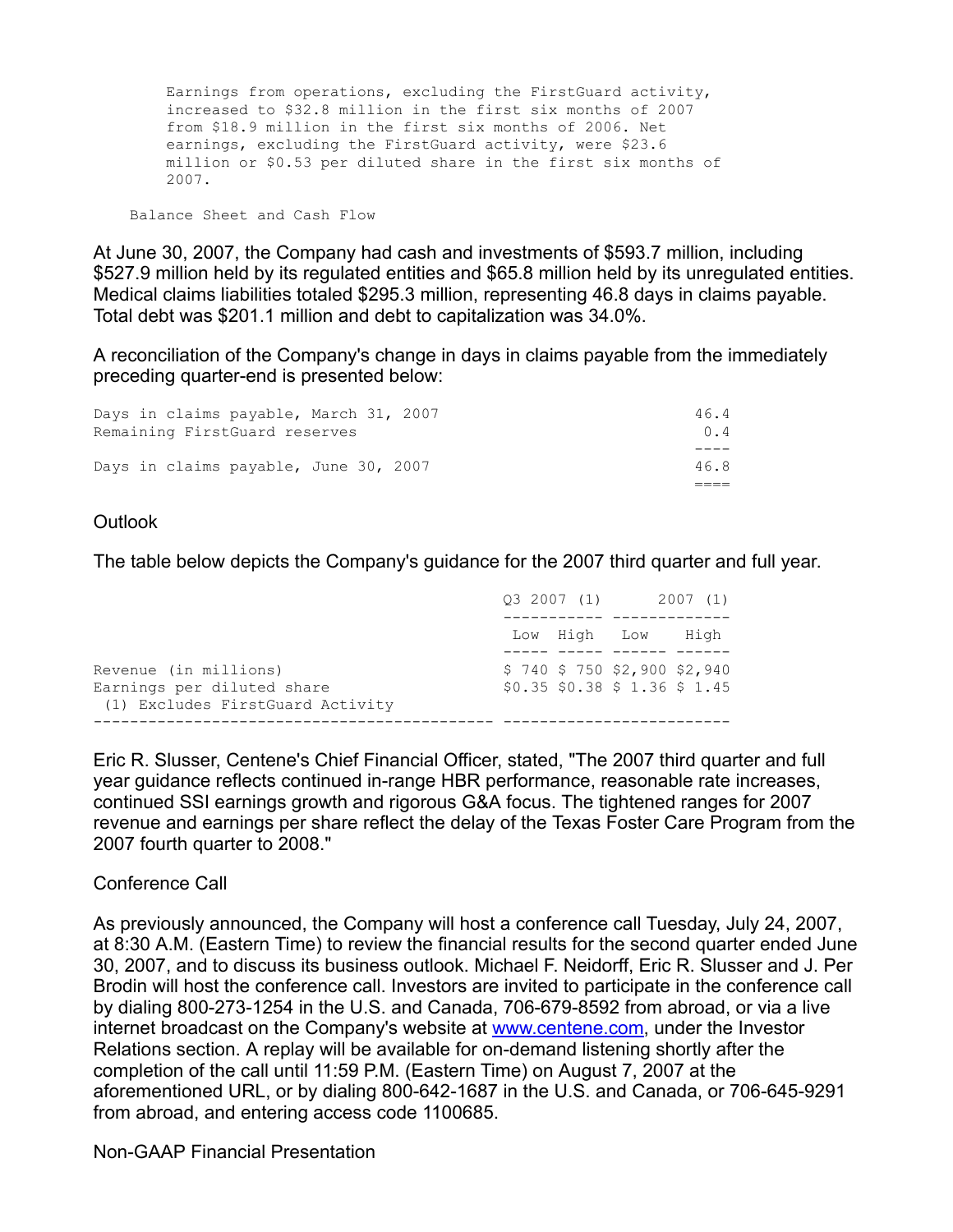The Company is providing certain non-GAAP financial measures in this release as the Company believes that these figures are helpful in allowing individuals to more accurately assess the ongoing nature of the Company's operations and measure the Company's performance more consistently.

The non-GAAP information presented above in the "highlights" table, third bullet under "Second Quarter Summary" and fourth through seventh bullets under "Statement of Operations" excludes the tax benefit related to the stock of our Kansas and Missouri health plans and other activity for the Kansas and Missouri health plans, collectively, FirstGuard Activity. This exclusion has been made in the non-GAAP financial measures as management believes that the tax benefit is an unusual event and the Kansas and Missouri health plans are not indicative of future company operations.

The Company uses the presented non-GAAP financial measures internally to focus management on period-to-period changes in the Company's core business operations. Therefore, the Company believes that this information is meaningful in addition to the information contained in the GAAP presentation of financial information. The presentation of this additional non-GAAP financial information is not intended to be considered in isolation or as a substitute for the financial information prepared and presented in accordance with GAAP.

The following table reconciles the Company's Statement of Operations for the second quarter of 2007 on a GAAP basis to a non-GAAP basis. The non-GAAP basis excludes the FirstGuard Activity (in thousands, except share data).

|                                                                                         | Three Months Ended<br>June 30, 2007 |                                                                        |        |  |  |  |
|-----------------------------------------------------------------------------------------|-------------------------------------|------------------------------------------------------------------------|--------|--|--|--|
|                                                                                         |                                     | FirstGuard<br>GAAP Activity Non-GAAP                                   |        |  |  |  |
| Total revenues<br>Expenses:                                                             |                                     | \$727,738 \$ 7 \$727,731                                               |        |  |  |  |
| Medical costs<br>Cost of services<br>General and administrative expenses                |                                     | 574,862 (284) 575,146<br>$16,670$ -- $16,760$<br>122,596 3,715 118,881 |        |  |  |  |
| Gain on sale of FirstGuard Missouri<br>Total operating expenses                         |                                     | $(3, 254)$ $(3, 254)$ --<br>710,874 177 710,697                        |        |  |  |  |
| Earnings (loss) from operations 16,864 (170) 17,034<br>Investment and other income, net |                                     | $1,735$ (640) $2,375$                                                  |        |  |  |  |
| Earnings (loss) before income<br>taxes<br>Income tax (benefit) expense                  |                                     | 18,599 (810) 19,409<br>817 (6,557) 7,374                               |        |  |  |  |
| Net earnings                                                                            |                                     | $$17,782$ $$5,747$ $$12,035$<br>====== ========== ====                 |        |  |  |  |
| Diluted earnings per common share                                                       | \$0.40                              |                                                                        | \$0.27 |  |  |  |

### Premium Tax Presentation

The Company reports premium taxes as a component of revenues and general and administrative expenses (gross basis). The following table shows the Company's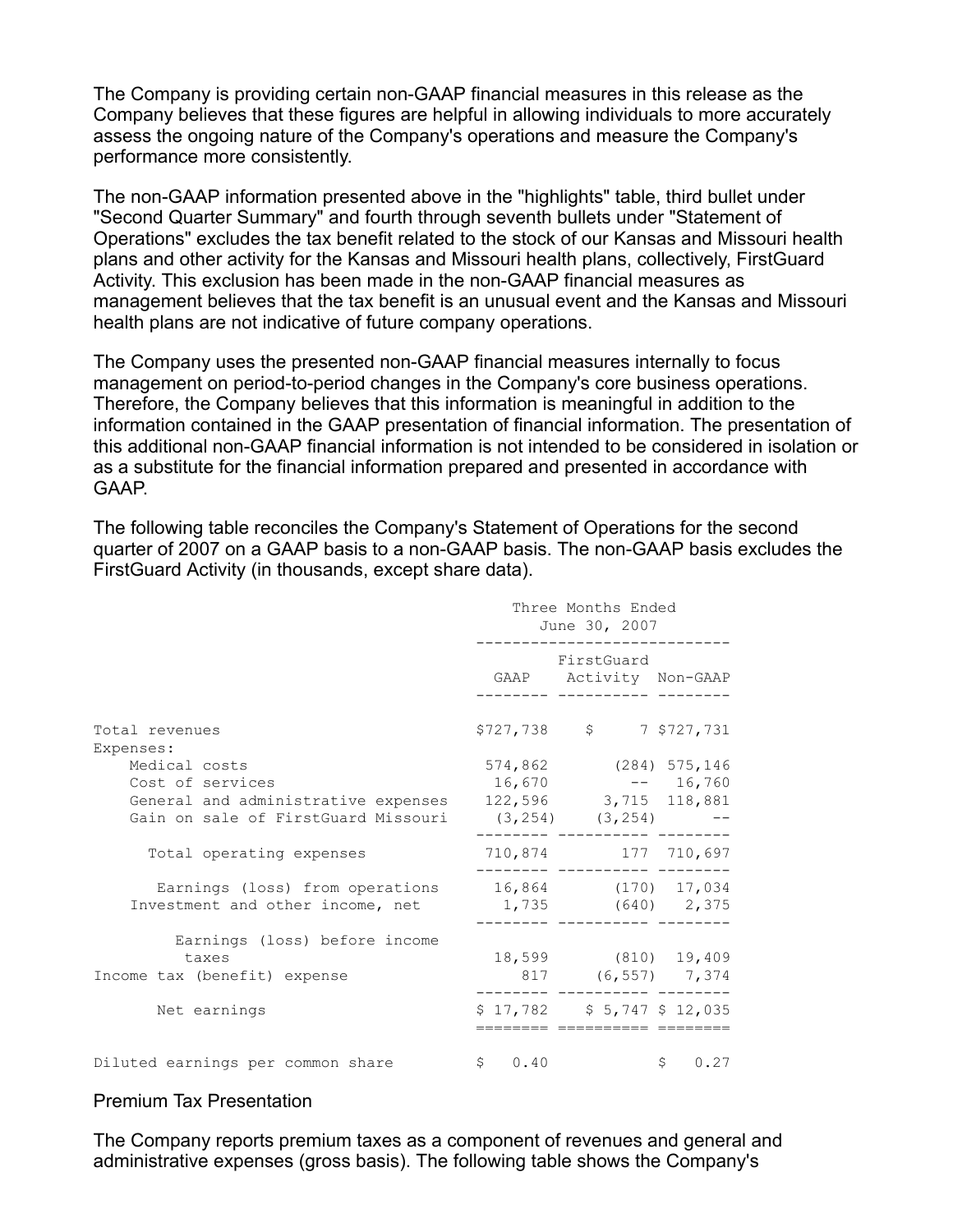Medicaid/SCHIP HBR and the Medicaid Managed Care G&A ratio on a gross basis as reported as well as on a net basis with premium taxes recorded as a reduction of revenues for analytical purposes.

|                | Premium Taxes                                          | Medicaid/SCHIP HBR G&A Ratio |             | Medicaid Managed Care |               |  |
|----------------|--------------------------------------------------------|------------------------------|-------------|-----------------------|---------------|--|
|                | (in thousands) Current (Gross) Net Current (Gross) Net |                              |             |                       |               |  |
| 2007           |                                                        |                              |             |                       |               |  |
| Q1             | \$18,216                                               |                              | 82.3% 84.8% |                       | 13.0% 10.5%   |  |
| Q <sub>2</sub> | 19,874                                                 |                              | 80.6 83.1   |                       | 14.0 11.5     |  |
| Year to Date   | \$38,090                                               |                              | 81.5 84.0   |                       | 13.5 11.0     |  |
|                |                                                        |                              |             |                       |               |  |
| 2006           |                                                        |                              |             |                       |               |  |
| Q1             | \$4,305                                                |                              | 82.8% 83.7% |                       | 11.9% 11.0%   |  |
| Q <sub>2</sub> | 6,876                                                  |                              | 84.0 85.3   |                       | $12.3$ $11.0$ |  |
| Q <sub>3</sub> | 13,830                                                 |                              | 82.0 84.0   |                       | 13.0 11.0     |  |
| Q4             | 17,442                                                 |                              | 82.1 84.4   |                       | $12.7$ 10.4   |  |
| Total Year     | \$42,453                                               |                              | 82.6 84.3   |                       | 12.6 10.8     |  |

## About Centene Corporation

Centene Corporation is a leading multi-line healthcare enterprise that provides programs and related services to individuals receiving benefits under Medicaid, including the State Children's Health Insurance Program (SCHIP) and Supplemental Security Income (SSI). The Company operates health plans in Georgia, Indiana, New Jersey, Ohio, South Carolina, Texas and Wisconsin. In addition, the Company contracts with other healthcare and commercial organizations to provide specialty services including behavioral health, health management, long-term care, managed vision, nurse triage, pharmacy benefits management and treatment compliance. Information regarding Centene is available via the Internet at [www.centene.com](http://www.centene.com/).

The information provided in this press release contains forward-looking statements that relate to future events and future financial performance of Centene. Subsequent events and developments may cause the Company's estimates to change. The Company disclaims any obligation to update this forward-looking financial information in the future. Readers are cautioned that matters subject to forward-looking statements involve known and unknown risks and uncertainties, including economic, regulatory, competitive and other factors that may cause Centene's or its industry's actual results, levels of activity, performance or achievements to be materially different from any future results, levels of activity, performance or achievements expressed or implied by these forward-looking statements. Actual results may differ from projections or estimates due to a variety of important factors, including Centene's ability to accurately predict and effectively manage health benefits and other operating expenses, competition, changes in healthcare practices, changes in federal or state laws or regulations, inflation, provider contract changes, new technologies, reduction in provider payments by governmental payors, major epidemics, disasters and numerous other factors affecting the delivery and cost of healthcare. The expiration, cancellation or suspension of Centene's Medicaid Managed Care contracts by state governments would also negatively affect Centene.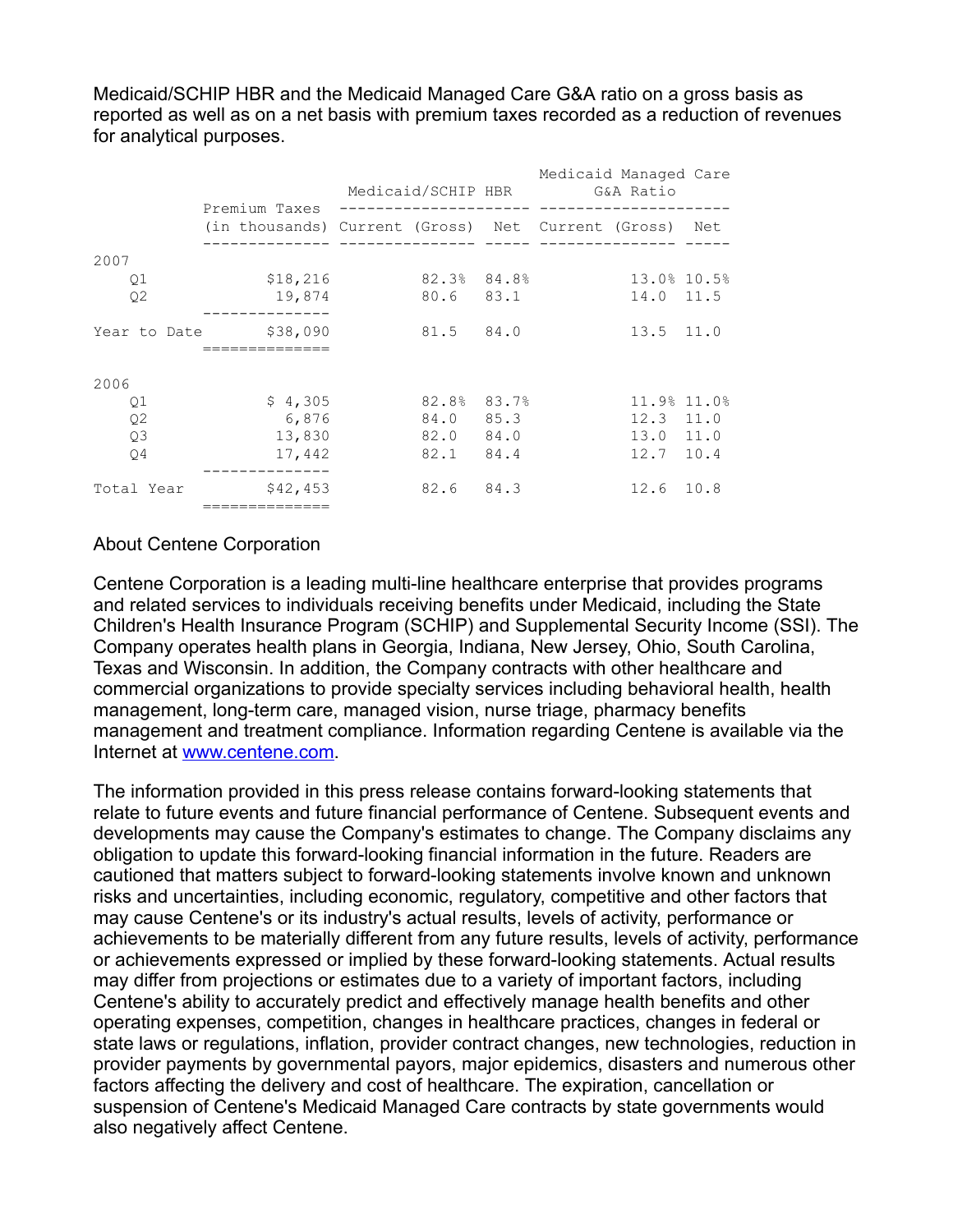### CENTENE CORPORATION AND SUBSIDIARIES

#### CONSOLIDATED BALANCE SHEETS (In thousands, except share data)

|                                                                                                                                                                                              | 2007                                             | June 30, December 31,<br>2006                   |
|----------------------------------------------------------------------------------------------------------------------------------------------------------------------------------------------|--------------------------------------------------|-------------------------------------------------|
|                                                                                                                                                                                              | (Unaudited)                                      |                                                 |
| ASSETS<br>Current assets:                                                                                                                                                                    |                                                  |                                                 |
| Cash and cash equivalents<br>Premium and related receivables<br>Short-term investments, at fair value<br>(amortized cost \$43,636 and \$67,199,                                              | $$236,443$ $$271,047$<br>113,491                 | 91,664                                          |
| respectively)<br>Other current assets                                                                                                                                                        | 43,360<br>46,257                                 | 66,921<br>22,189                                |
| Total current assets<br>Long-term investments, at fair value<br>(amortized cost \$288,993 and \$146,980,                                                                                     | 439,551                                          | 451,821                                         |
| respectively)<br>Restricted deposits, at fair value (amortized                                                                                                                               | 287,719                                          | 145,417                                         |
| $cost$ \$26,328 and \$25,422, respectively)<br>Property, software and equipment, net<br>Goodwill<br>Other intangible assets, net<br>Other assets                                             | 26,220<br>131,829<br>136,316<br>14,472<br>13,895 | 25,265<br>110,688<br>135,877<br>16,202<br>9,710 |
| Total assets                                                                                                                                                                                 | $$1,050,002$ $$894,980$<br>===================== |                                                 |
| LIABILITIES AND STOCKHOLDERS' EQUITY<br>Current liabilities:<br>Medical claims liabilities<br>Accounts payable and accrued expenses<br>Unearned revenue<br>Current portion of long-term debt | \$295,340<br>111,697<br>42,019<br>972            | \$280,441<br>72,723<br>33,816<br>971            |
| Total current liabilities<br>Long-term debt<br>Other liabilities                                                                                                                             | 450,028<br>200,162<br>8,779                      | 387,951<br>174,646<br>5,960                     |
| Total liabilities<br>Stockholders' equity:<br>Common stock, \$.001 par value;<br>authorized 100,000,000 shares; issued<br>and outstanding 43,664,105 and                                     | 658,969                                          | 568,557                                         |
| 43,369,918 shares, respectively<br>Additional paid-in capital<br>Accumulated other comprehensive income:                                                                                     | 44<br>217,705                                    | 44<br>209,340                                   |
| Unrealized loss on investments, net of<br>tax<br>Retained earnings                                                                                                                           | (1, 046)<br>174,330                              | (1, 251)<br>118,290                             |
| Total stockholders' equity                                                                                                                                                                   | 391,033                                          | 326,423                                         |
| Total liabilities and stockholders'<br>equity                                                                                                                                                | $$1,050,002$ $$894,980$                          |                                                 |
|                                                                                                                                                                                              |                                                  |                                                 |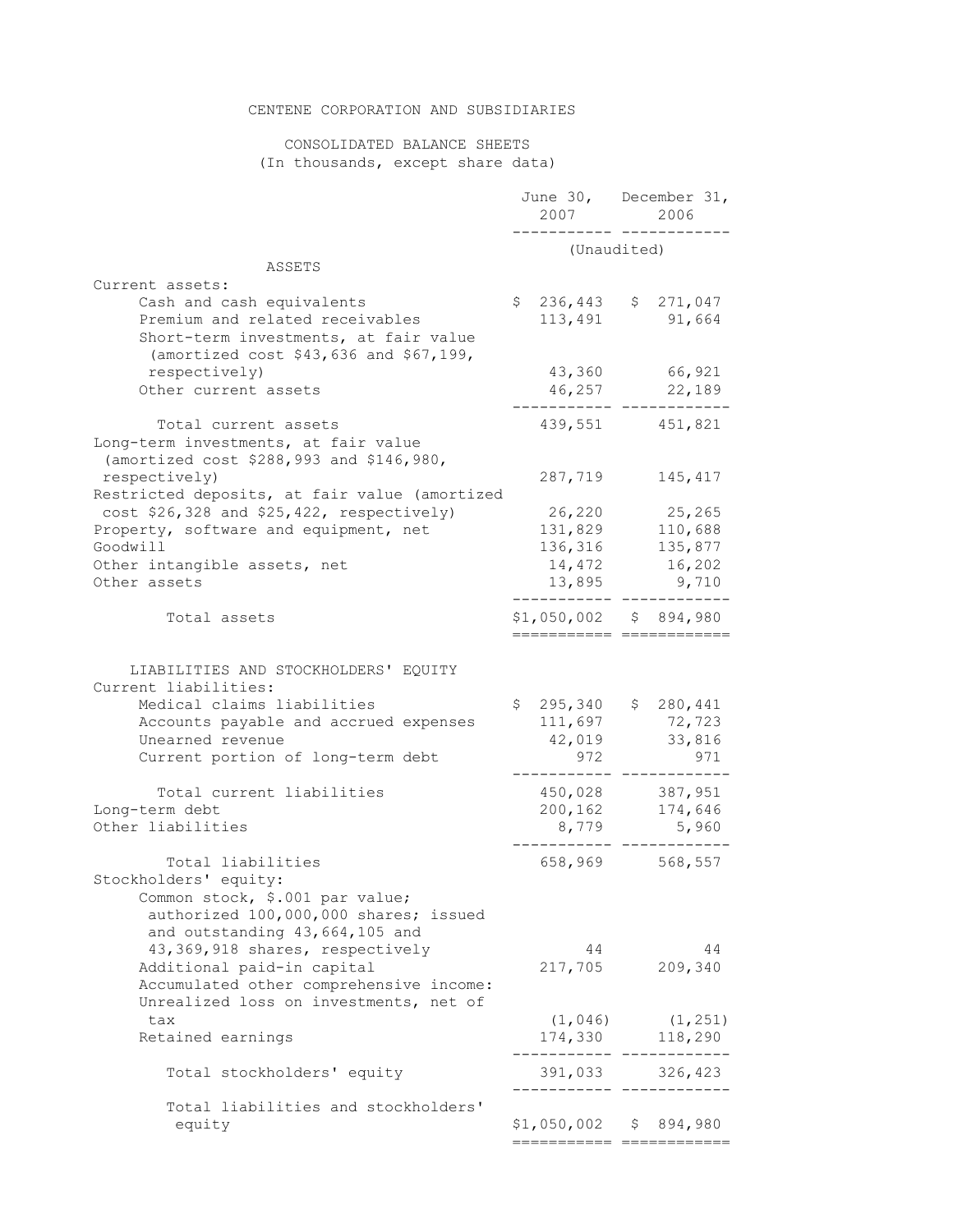#### CENTENE CORPORATION AND SUBSIDIARIES

#### CONSOLIDATED STATEMENTS OF OPERATIONS (In thousands, except share data)

|                                                            | For the Three Months<br>Ended June 30, |  |                                                       | For the Six Months<br>Ended June 30, |    |                     |  |
|------------------------------------------------------------|----------------------------------------|--|-------------------------------------------------------|--------------------------------------|----|---------------------|--|
|                                                            | 2007                                   |  | 2006                                                  |                                      |    | 2006                |  |
|                                                            | (Unaudited)                            |  |                                                       | (Unaudited)                          |    |                     |  |
| Revenues:<br>Premium<br>Service                            | \$707,723<br>20,015<br>. _ _ _ _ _ _ _ |  | \$476,079<br>19,214<br>-----------                    | \$1,356,966<br>41,607<br>__________  |    | \$911,641<br>38,730 |  |
| Total revenues                                             | 727,738<br>.                           |  | 495,293                                               | 1,398,573                            |    | 950,371             |  |
| Expenses:<br>Medical costs<br>Cost of                      | 574,862                                |  | 400,229 1,110,268                                     |                                      |    | 761,901             |  |
| services<br>General<br>and                                 | 16,670                                 |  |                                                       | 14,317 32,300                        |    | 29,905              |  |
| administrative<br>expenses<br>Gain on sale of              | 122,596                                |  |                                                       | 74,441 229,462                       |    | 139,663             |  |
| FirstGuard<br>Missouri                                     | (3, 254)                               |  |                                                       | $-$ (7,472)                          |    |                     |  |
| Total operating<br>expenses                                |                                        |  | 710,874 488,987 1,364,558 931,469                     |                                      |    |                     |  |
| Earnings from<br>operations<br>Other income<br>(expense) : | 16,864                                 |  | 6,306                                                 | 34,015                               |    | 18,902              |  |
| Investment and<br>other income<br>Interest                 | 5,948                                  |  | 3,891                                                 | 10,449                               |    | 7,431               |  |
| expense                                                    |                                        |  | $(4, 213)$ $(2, 456)$ $(7, 345)$ $(4, 454)$           |                                      |    |                     |  |
| Earnings<br>before                                         |                                        |  |                                                       |                                      |    |                     |  |
| income taxes<br>Income tax                                 | 18,599                                 |  | 7,741                                                 | 37,119                               |    | 21,879              |  |
| (benefit) expense                                          |                                        |  | 817 2,776 (18,874) 8,148                              |                                      |    |                     |  |
| Net earnings                                               | :========                              |  | $$17,782$ \$ 4,965 \$ 55,993 \$ 13,731<br>=========== | ===========                          |    |                     |  |
| Earnings per<br>share:<br>Basic earnings<br>per common     |                                        |  |                                                       |                                      |    |                     |  |
| share<br>Diluted                                           | \$<br>$0.41 \frac{1}{2}$               |  | $0.12 \frac{1}{5}$                                    | $1.29$ \$                            |    | 0.32                |  |
| earnings per<br>common share                               | \$<br>$0.40 \frac{1}{5}$               |  | $0.11 \frac{1}{2}$                                    | 1.25                                 | Ş. | 0.31                |  |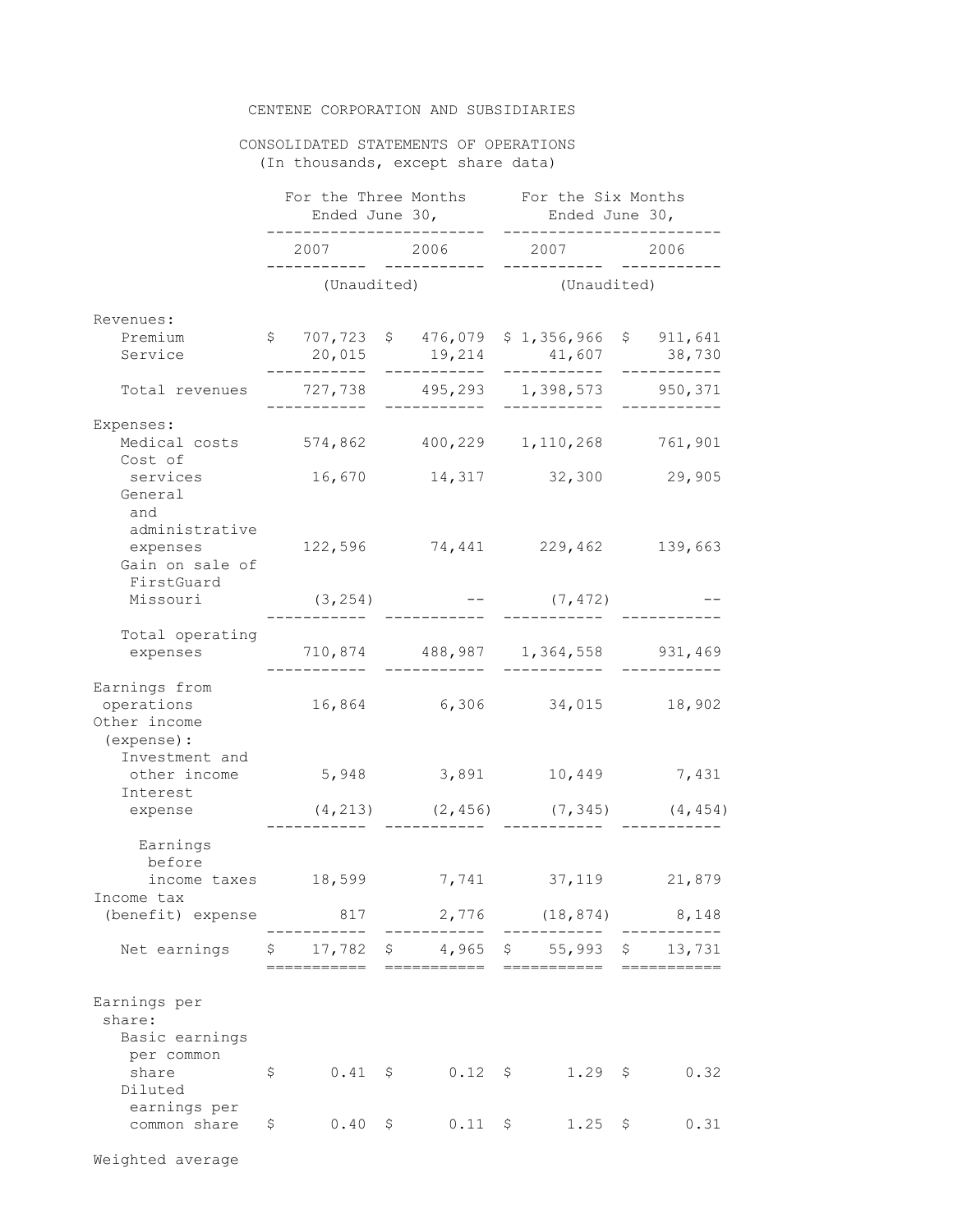| 43,617,360 | 43,169,590 | 43,525,848 | 43,079,243 |
|------------|------------|------------|------------|
| 44,815,369 | 44,839,149 | 44,871,114 | 44,794,558 |
|            |            |            |            |

## CENTENE CORPORATION AND SUBSIDIARIES

## CONSOLIDATED STATEMENTS OF CASH FLOWS (In thousands)

|                                                                                                       | Six Months Ended<br>June 30,<br>---------------                                           |                             |  |  |
|-------------------------------------------------------------------------------------------------------|-------------------------------------------------------------------------------------------|-----------------------------|--|--|
|                                                                                                       | 2007 2006<br>__________ _________                                                         |                             |  |  |
|                                                                                                       | (Unaudited)                                                                               |                             |  |  |
| Cash flows from operating activities:<br>Net earnings<br>Adjustments to reconcile net earnings to net | $$5,993$$ $$13,731$                                                                       |                             |  |  |
| cash provided by operating activities --                                                              |                                                                                           |                             |  |  |
| Depreciation and amortization<br>Stock compensation expense                                           |                                                                                           | 12,991 9,541<br>7,837 7,154 |  |  |
| Deferred income taxes                                                                                 |                                                                                           | $(327)$ $(287)$             |  |  |
| Gain on sale of FirstGuard Missouri<br>Changes in assets and liabilities --                           | (7, 472)                                                                                  | $- -$                       |  |  |
| Premium and related receivables                                                                       |                                                                                           | $(21, 823)$ $(45, 710)$     |  |  |
| Other current assets                                                                                  |                                                                                           | $(24, 583)$ 1,859           |  |  |
| Other assets                                                                                          |                                                                                           | $(931)$ $(1, 123)$          |  |  |
| Medical claims liabilities                                                                            |                                                                                           | 15,035 16,690               |  |  |
| Unearned revenue                                                                                      |                                                                                           | 8,203 1,705                 |  |  |
| Accounts payable and accrued expenses                                                                 | 11,832 10,658                                                                             |                             |  |  |
| Other operating activities                                                                            | $3,119$ 224                                                                               |                             |  |  |
| Net cash provided by operating activities 59,874 14,442                                               | __________ _________                                                                      |                             |  |  |
| Cash flows from investing activities:                                                                 |                                                                                           |                             |  |  |
| Purchases of property, software and equipment (29,352) (23,472)                                       |                                                                                           |                             |  |  |
| Purchases of investments                                                                              | $(290, 962)$ $(113, 665)$                                                                 |                             |  |  |
| Sales and maturities of investments                                                                   | 196,407 97,445                                                                            |                             |  |  |
| Proceeds from asset sales                                                                             | 14,102                                                                                    | $\sim$ $ -$                 |  |  |
| Acquisitions, net of cash acquired                                                                    | ._______ _______                                                                          | $(5, 336)$ $(60, 710)$      |  |  |
| Net cash used in investing activities                                                                 | $(115, 141)$ $(100, 402)$<br>__________ ____                                              |                             |  |  |
| Cash flows from financing activities:                                                                 |                                                                                           |                             |  |  |
| Proceeds from exercise of stock options                                                               | 2,651 3,761                                                                               |                             |  |  |
| Proceeds from borrowings                                                                              | $\begin{array}{ccc} 191,000 & 71,967 \\ (165,484) & (4,487) \\ & 797 & 1,977 \end{array}$ |                             |  |  |
| Payment of long-term debt                                                                             |                                                                                           |                             |  |  |
| Excess tax benefits from stock compensation                                                           |                                                                                           |                             |  |  |
| Common stock repurchases                                                                              |                                                                                           | $(3, 231)$ $(3, 180)$       |  |  |
| Debt issue costs                                                                                      | (5,070)<br>------                                                                         |                             |  |  |
| Net cash provided by financing activities                                                             | 20,663 70,038<br>.--------- --------                                                      |                             |  |  |
| Net decrease in cash and cash equivalents                                                             | $(34, 604)$ $(15, 922)$                                                                   |                             |  |  |
| Cash and cash equivalents, beginning of period                                                        | 271,047 147,358                                                                           |                             |  |  |
| Cash and cash equivalents, end of period                                                              | $$236,443$$ $$131,436$<br>========= =========                                             |                             |  |  |
|                                                                                                       |                                                                                           |                             |  |  |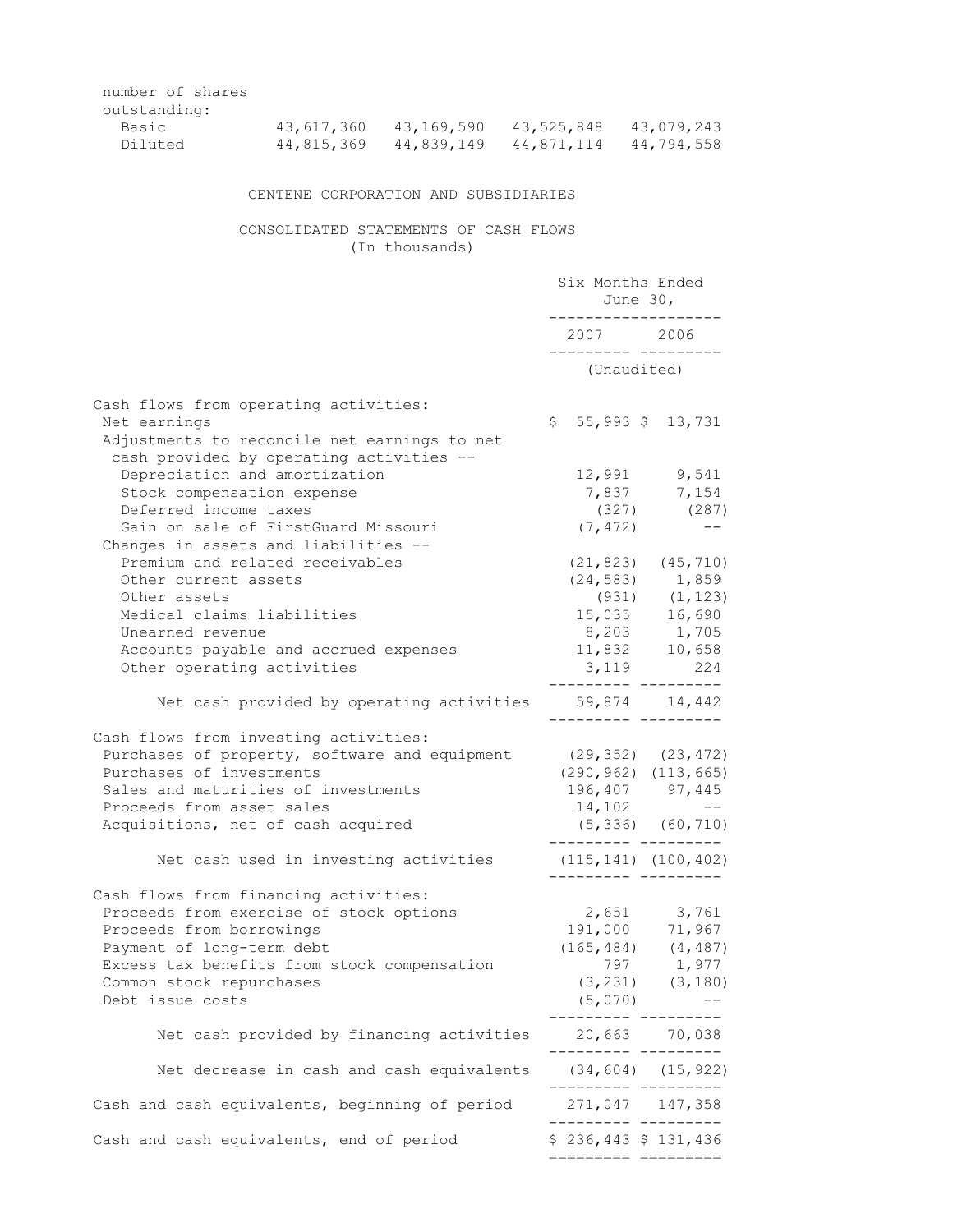| Interest paid     | $$3,738$ \$4,598  |  |
|-------------------|-------------------|--|
| Income taxes paid | $$6,049$$ $1,645$ |  |

#### CENTENE CORPORATION

## SUPPLEMENTAL FINANCIAL DATA

|                                                                        | Q <sub>2</sub><br>2007 | Q1<br>2007                                                                                                                                                                                                                                                                                                                                                                                                                                                                                         | Q4<br>2006             | Q3<br>2006      |
|------------------------------------------------------------------------|------------------------|----------------------------------------------------------------------------------------------------------------------------------------------------------------------------------------------------------------------------------------------------------------------------------------------------------------------------------------------------------------------------------------------------------------------------------------------------------------------------------------------------|------------------------|-----------------|
| MEMBERSHIP                                                             |                        |                                                                                                                                                                                                                                                                                                                                                                                                                                                                                                    |                        |                 |
| Medicaid Managed Care:                                                 |                        |                                                                                                                                                                                                                                                                                                                                                                                                                                                                                                    |                        |                 |
| Georgia                                                                | 281,400                | 291,300                                                                                                                                                                                                                                                                                                                                                                                                                                                                                            | 308,800                | 252,600         |
| Indiana                                                                | 161,700                | 176,700                                                                                                                                                                                                                                                                                                                                                                                                                                                                                            | 183,100                | 198,100         |
| New Jersey                                                             | 59,100                 | 59,100                                                                                                                                                                                                                                                                                                                                                                                                                                                                                             |                        | 58,900 59,100   |
| Ohio                                                                   | 128,200                |                                                                                                                                                                                                                                                                                                                                                                                                                                                                                                    | 118,300 109,200 88,300 |                 |
| South Carolina                                                         | 31,100                 | $\mathcal{L}(\mathcal{L}(\mathcal{L}(\mathcal{L}(\mathcal{L}(\mathcal{L}(\mathcal{L}(\mathcal{L}(\mathcal{L}(\mathcal{L}(\mathcal{L}(\mathcal{L}(\mathcal{L}(\mathcal{L}(\mathcal{L}(\mathcal{L}(\mathcal{L}(\mathcal{L}(\mathcal{L}(\mathcal{L}(\mathcal{L}(\mathcal{L}(\mathcal{L}(\mathcal{L}(\mathcal{L}(\mathcal{L}(\mathcal{L}(\mathcal{L}(\mathcal{L}(\mathcal{L}(\mathcal{L}(\mathcal{L}(\mathcal{L}(\mathcal{L}(\mathcal{L}(\mathcal{L}(\mathcal{$<br>$333,900$ $318,500$ 298,500 259,900 | $---$                  |                 |
| Texas                                                                  |                        |                                                                                                                                                                                                                                                                                                                                                                                                                                                                                                    |                        |                 |
| Wisconsin                                                              |                        | 136,100 139,400 164,800 167,100                                                                                                                                                                                                                                                                                                                                                                                                                                                                    |                        |                 |
| Subtotal                                                               |                        | 1, 131, 500 1, 103, 300 1, 123, 300 1, 025, 100                                                                                                                                                                                                                                                                                                                                                                                                                                                    |                        |                 |
| Kansas and Missouri                                                    |                        |                                                                                                                                                                                                                                                                                                                                                                                                                                                                                                    | $-- 138,900 144,600$   |                 |
|                                                                        |                        |                                                                                                                                                                                                                                                                                                                                                                                                                                                                                                    | ________               |                 |
| TOTAL                                                                  |                        | 1, 131, 500 1, 103, 300 1, 262, 200 1, 169, 700                                                                                                                                                                                                                                                                                                                                                                                                                                                    |                        |                 |
|                                                                        |                        |                                                                                                                                                                                                                                                                                                                                                                                                                                                                                                    |                        |                 |
| Medicaid                                                               |                        |                                                                                                                                                                                                                                                                                                                                                                                                                                                                                                    |                        |                 |
| SCHIP                                                                  |                        | 846,900 839,600 887,300 818,000<br>216,500 211,200 216,200 189,100                                                                                                                                                                                                                                                                                                                                                                                                                                 |                        |                 |
| SSI                                                                    |                        | 68,100 52,500 19,800 18,000                                                                                                                                                                                                                                                                                                                                                                                                                                                                        |                        |                 |
|                                                                        |                        | ------ --------- --------- -------                                                                                                                                                                                                                                                                                                                                                                                                                                                                 |                        |                 |
| Subtotal                                                               |                        | 1, 131, 500 1, 103, 300 1, 123, 300 1, 025, 100                                                                                                                                                                                                                                                                                                                                                                                                                                                    |                        |                 |
| Kansas and Missouri                                                    |                        |                                                                                                                                                                                                                                                                                                                                                                                                                                                                                                    |                        |                 |
| Medicaid and SCHIP members                                             |                        |                                                                                                                                                                                                                                                                                                                                                                                                                                                                                                    |                        | 138,900 144,600 |
|                                                                        |                        |                                                                                                                                                                                                                                                                                                                                                                                                                                                                                                    | ._ __________ _____.   |                 |
| TOTAL                                                                  |                        | 1, 131, 500 1, 103, 300 1, 262, 200 1, 169, 700                                                                                                                                                                                                                                                                                                                                                                                                                                                    |                        |                 |
| Specialty Services(a):                                                 |                        |                                                                                                                                                                                                                                                                                                                                                                                                                                                                                                    |                        |                 |
| Arizona                                                                |                        | 95,200 93,600 94,500 94,500                                                                                                                                                                                                                                                                                                                                                                                                                                                                        |                        |                 |
| Kansas                                                                 |                        | 37,500 36,600 36,600 37,500                                                                                                                                                                                                                                                                                                                                                                                                                                                                        |                        |                 |
|                                                                        |                        |                                                                                                                                                                                                                                                                                                                                                                                                                                                                                                    |                        |                 |
| TOTAL                                                                  |                        | 132,700 130,200 131,100 132,000<br>========= ======== ========= ========                                                                                                                                                                                                                                                                                                                                                                                                                           |                        |                 |
| (a) Includes behavioral health contracts only.                         |                        |                                                                                                                                                                                                                                                                                                                                                                                                                                                                                                    |                        |                 |
|                                                                        |                        |                                                                                                                                                                                                                                                                                                                                                                                                                                                                                                    |                        |                 |
| REVENUE PER MEMBER (b)                                                 | \$198.98               | \$185.90                                                                                                                                                                                                                                                                                                                                                                                                                                                                                           | \$173.75               | \$169.98        |
| CLAIMS (b)                                                             |                        |                                                                                                                                                                                                                                                                                                                                                                                                                                                                                                    |                        |                 |
| Period-end inventory                                                   | 284,800                | 326,000                                                                                                                                                                                                                                                                                                                                                                                                                                                                                            | 296,100                | 233,500         |
| Average inventory                                                      | 244,600                | 239,400                                                                                                                                                                                                                                                                                                                                                                                                                                                                                            | 195,700                | 188,600         |
| Period-end inventory per                                               |                        |                                                                                                                                                                                                                                                                                                                                                                                                                                                                                                    |                        |                 |
| member                                                                 | 0.26                   | 0.30                                                                                                                                                                                                                                                                                                                                                                                                                                                                                               | 0.23                   | 0.20            |
| Revenue per member and claims information are presented for the<br>(b) |                        |                                                                                                                                                                                                                                                                                                                                                                                                                                                                                                    |                        |                 |

Medicaid Managed Care segment.

|  | 2007 2007 2006 2006 |    |    |
|--|---------------------|----|----|
|  | 01                  | 04 | ΟЗ |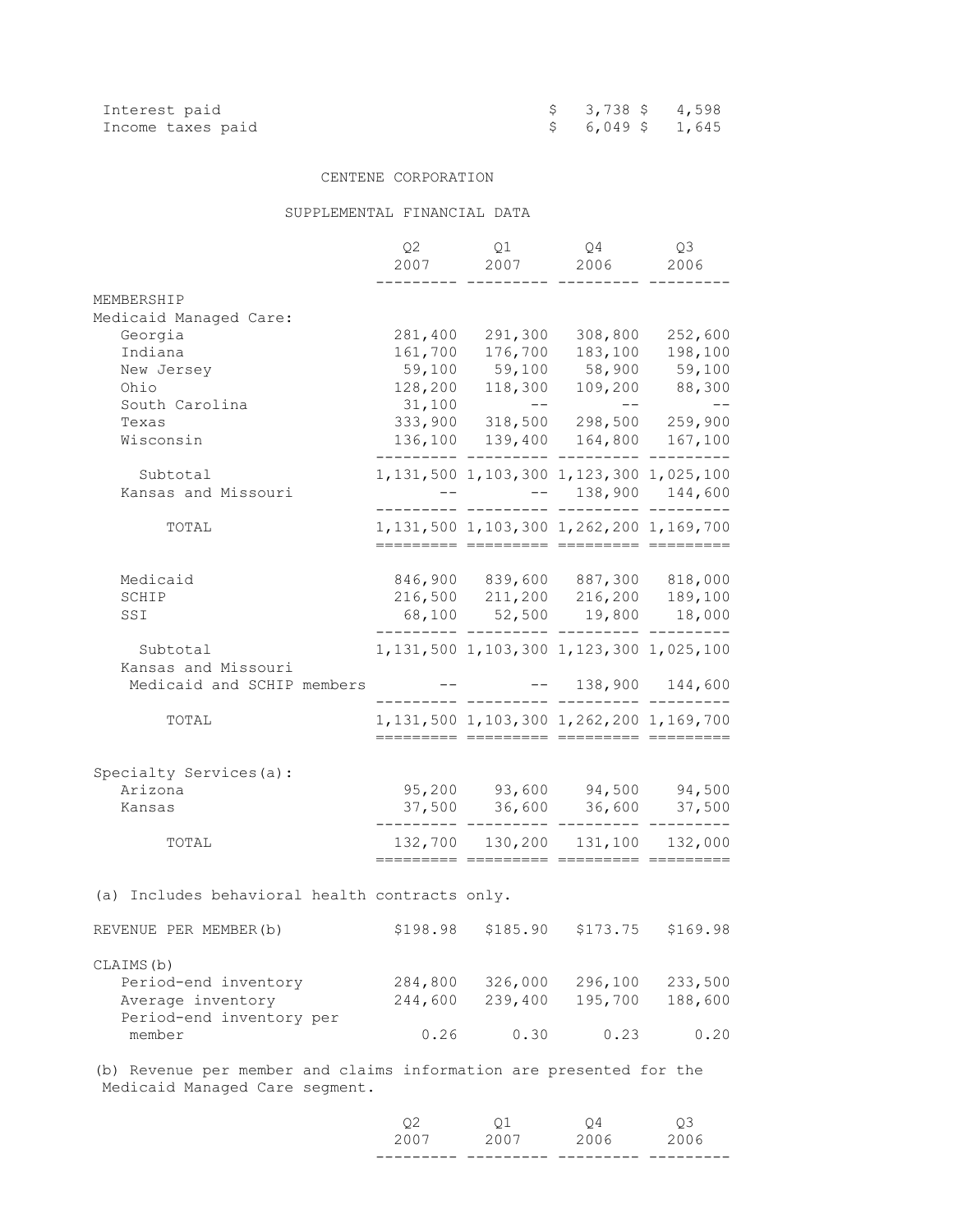DAYS IN CLAIMS PAYABLE (c) 46.8 46.4 46.4 45.3 (c) Days in Claims Payable is a calculation of Medical Claims Liabilities at the end of the period divided by average claims expense per calendar day for such period.

CASH AND INVESTMENTS (in millions) Regulated  $\begin{array}{ccccccccc} 5 & 527.9 & 5 & 491.0 & 5 & 479.8 & 5 & 411.1 \\ 10 & 65.8 & 71.8 & 28.9 & 29.0 \\ 29.0 & 21.8 & 21.8 & 22.9 & 23.0 \\ 31.8 & 32.9 & 32.0 & 32.0 & 32.0 \\ \end{array}$  Unregulated 65.8 71.8 28.9 29.0 --------- --------- --------- --------- TOTAL  $$593.7$  \$ 562.8 \$ 508.7 \$ 440.1 ========= ========= ========= =========

DEBT TO CAPITALIZATION (d) 34.0% 35.3% 35.0% 35.6% (d) Debt to Capitalization is calculated as follows: total debt divided by (total debt + equity).

HEALTH BENEFITS RATIO BY CATEGORY:

|                                                 |      | Three Months Six Months<br>Ended<br>June 30, June 30, |                                                                       | Ended |  |
|-------------------------------------------------|------|-------------------------------------------------------|-----------------------------------------------------------------------|-------|--|
|                                                 | 2007 | 2006 2007                                             |                                                                       | 2006  |  |
| Medicaid and SCHIP<br>SSI<br>Specialty Services |      |                                                       | 80.6% 84.0% 81.5% 83.4%<br>87.5 87.6 87.2 87.6<br>75.9 83.7 77.5 83.9 |       |  |

GENERAL AND ADMINISTRATIVE EXPENSE RATIO BY BUSINESS SEGMENT:

|                                             | Three Months Six Months<br>Ended<br>June 30, |           | Ended<br>June 30,                              |      |
|---------------------------------------------|----------------------------------------------|-----------|------------------------------------------------|------|
|                                             | 2007                                         | 2006 2007 |                                                | 2006 |
| Medicaid Managed Care<br>Specialty Services |                                              |           | 14.0% 12.3% 13.5% 12.1%<br>15.8 17.4 15.8 19.3 |      |

MEDICAL CLAIMS LIABILITIES (In thousands) Four rolling quarters of the changes in medical claims liabilities are summarized as follows:

| Balance, June 30, 2006<br>Acquisitions<br>Incurred related to: | \$187, 204<br>1,788    |
|----------------------------------------------------------------|------------------------|
| Current period<br>Prior period                                 | 2,180,604<br>(12, 426) |
| Total incurred                                                 | 2,168,178              |
| Paid related to:<br>Current period<br>Prior period             | 1,889,731<br>172,099   |
| Total paid                                                     | 2,061,830              |
| Balance, June 30, 2007                                         | S.<br>295,340          |